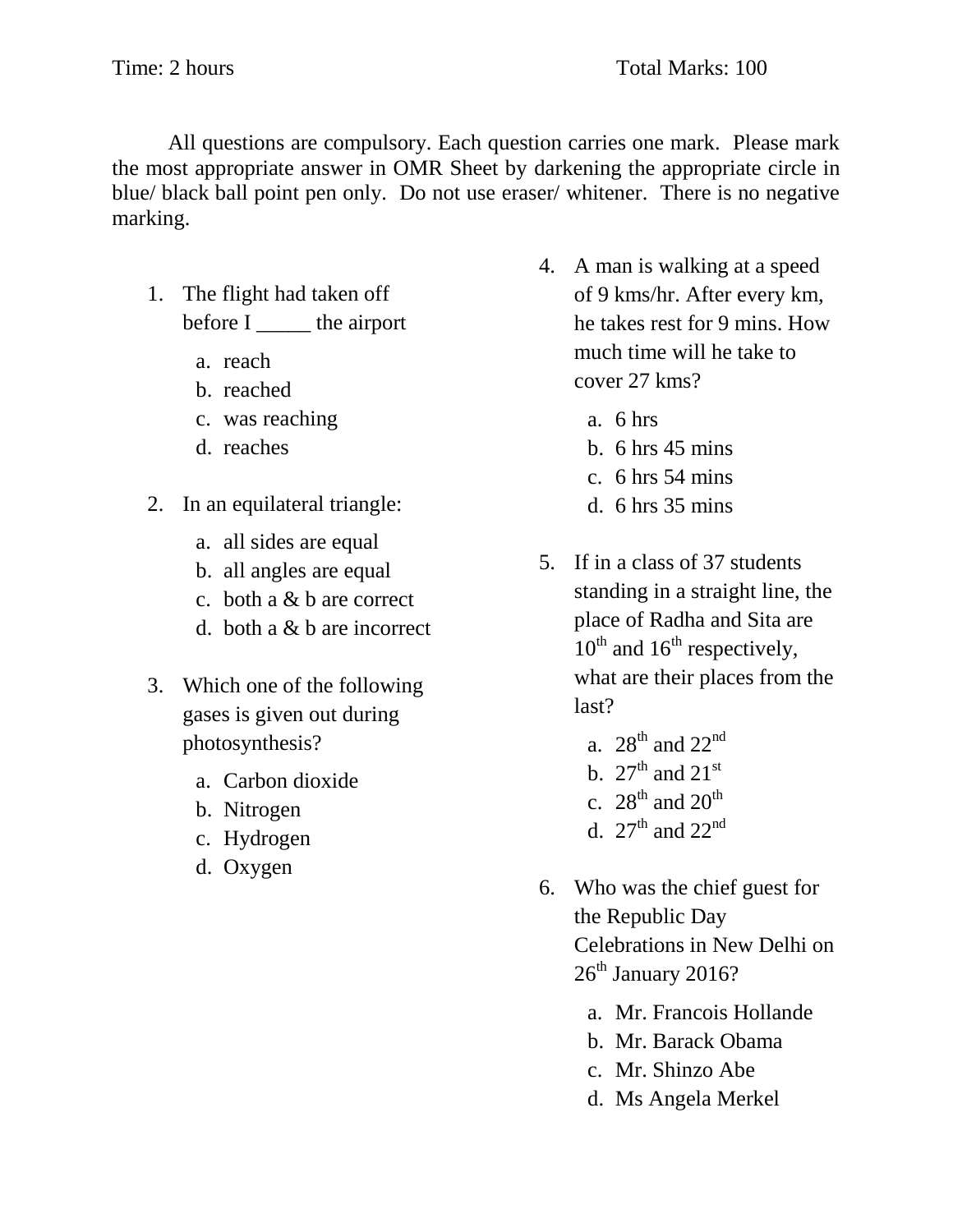- 7. Telengana was carved out of which state?
	- a. Andhra Pradesh
	- b. Bihar
	- c. Karnataka
	- d. Tamil Nadu
- 8. A box contains 7 red balls, 8 green balls and 5 blue balls. When one ball is randomly drawn from the box, probability of its being a blue ball will be:
	- a. 1/2
	- b. 1/3
	- c. 1/4
	- d. 1/5
- 9. The United Nations Security Council has \_\_\_\_ Permanent members
	- a. 3 b. 5
	- c. 7
	- d. 15
- 10. Which of the following state in India does not have a sea coast?
	- a. Maharashtra
	- b. Gujarat
	- c. Karnataka
	- d. Jharkhand
- 11. Dronacharya Award is given to:
	- a. Scientists
	- b. Movie Actors and actresses
	- c. Sports Coaches
	- d. Sportspersons
- 12. Which of the following is the largest planet of the solar system?
	- a. Saturn
	- b. Uranus
	- c. Neptune
	- d. Jupiter
- 13. Professor Amartya Sen is famous in which of the fields:
	- a. Biochemistry
	- b. Electronics
	- c. Economics
	- d. Geology
- 14. The first Home Minister of Independent India was
	- a. Jagjivan Ram
	- b. Sardar Vallabhbhai Patel
	- c. Maulana Abdul Kalam Azad
	- d. Pandit Govind Ballabh Pant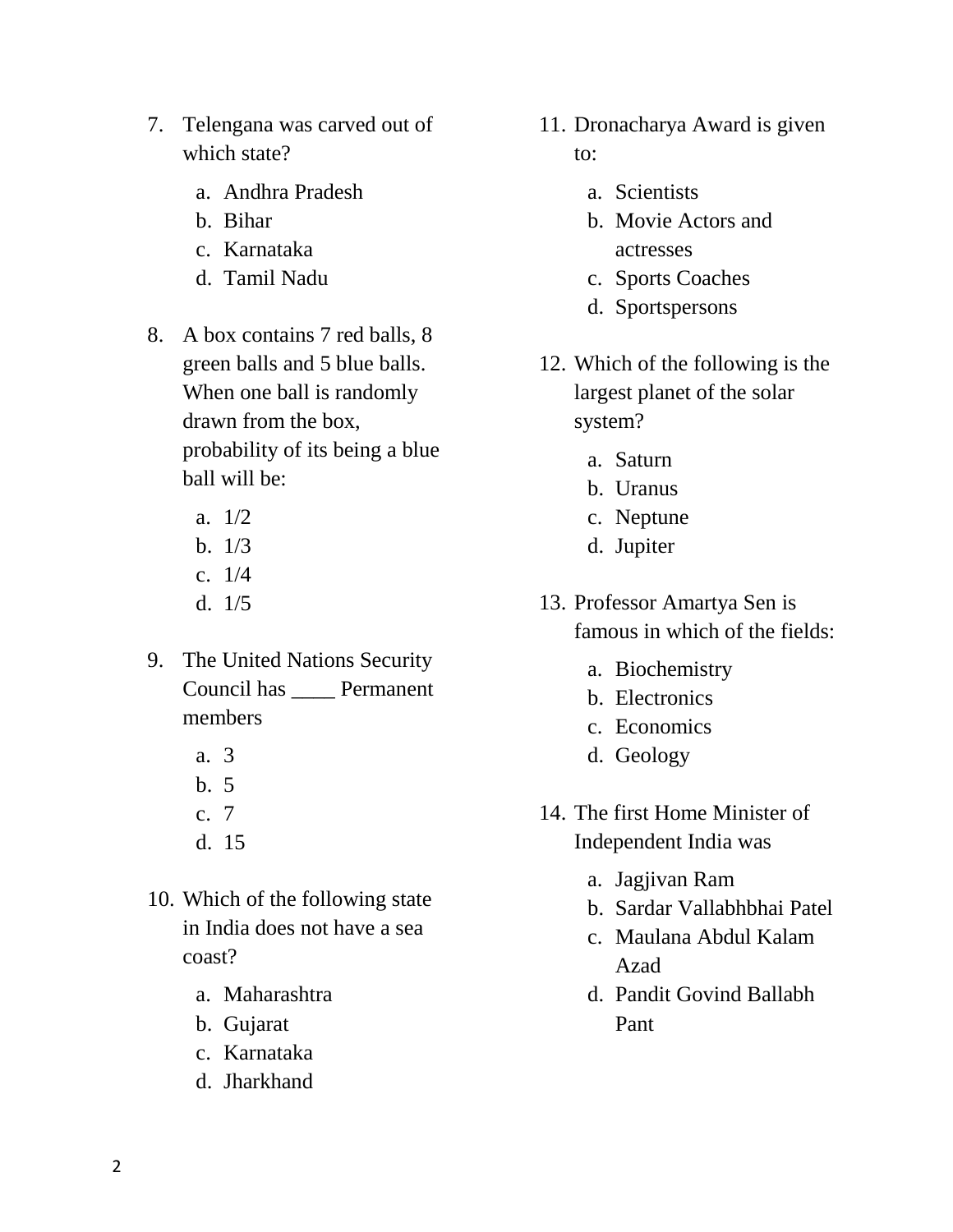- 15. Dandi March is associated with:
	- a. Home Rule Movement
	- b. Non cooperation Movement
	- c. Civil Disobedience Movement
	- d. Quit India Movement
- 16. The number of Lok Sabha seats from Jammu & Kashmir State is:
	- a. 4 b. 5
	- c. 6
	- d. 7
- 17. Ms. J. Jayalalitha is Chief Minister of which State?
	- a. Kerala
	- b. Karnataka
	- c. Tamil Nadu
	- d. Andhra Pradesh
- 18. Which of the following word does not figure in the Preamble of the Indian Constitution:
	- a. Sovereign
	- b. Democratic
	- c. Socialist
	- d. Welfare
- 19. On a vertical pole, a monkey climbs 30 feet in one hour and then rests for a while during which he slips down 20 feet. He again starts climbing and slips back in the same manner. If he begins his ascent at 8 am, at what time will he first touch a flag on the pole at 120 feet from the ground?
	- a. 4 pm
	- b. 5 pm
	- c. 6 pm
	- d. 7 pm
- 20. Unit of inheritance is called
	- a. Nucleus
	- b. Gene
	- c. Cell
	- d. Tissue
- 21. The host city for the  $31<sup>st</sup>$ Summer Olympic Games scheduled from August 05-21, 2016 is:
	- a. Rio-de-Janerio
	- b. Chicago
	- c. Moscow
	- d. Manila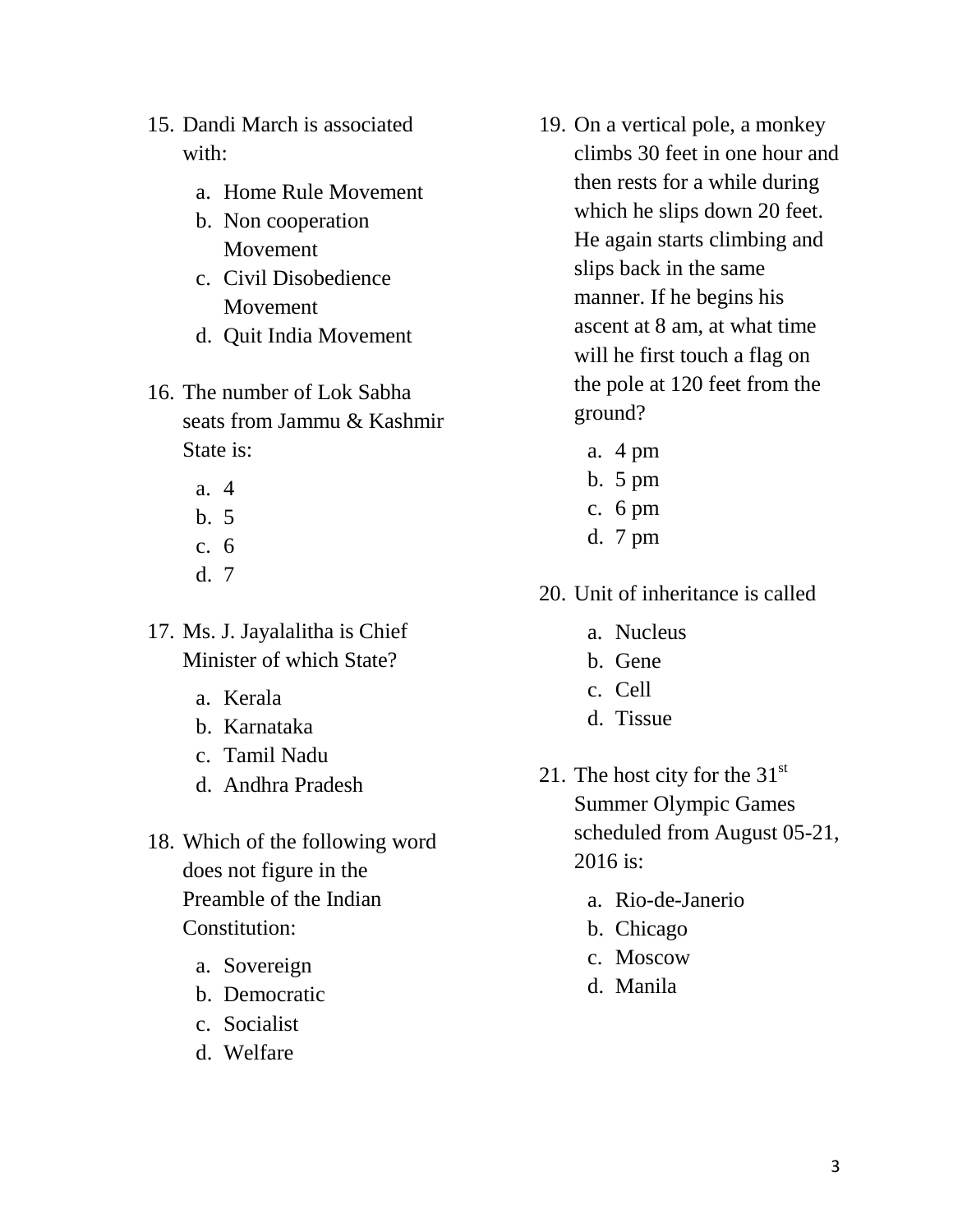22. I prefer tea \_\_\_\_ coffee

- a. to
- b. on
- c. than
- d. over
- 23. Introducing a man, Shefali said, "He is the only son of the mother of my mother." How is Shefali related to the man?
	- a. Mother
	- b. Sister
	- c. Niece
	- d. Maternal Aunt
- 24.  $1<sup>st</sup>$  May is observed as :
	- a. UN Day
	- b. World AIDS Day
	- c. World Literacy Day
	- d. International Labour Day
- 25. Pashmina wool is obtained from:
	- a. Sheep
	- b. Yak
	- c. Goat
	- d. Camel
- 26. A bus for Delhi leaves every thirty minutes from a bus stand. An enquiry clerk told a passenger that the bus had already left ten minutes ago and the next bus will leave at 9:35 am. At what time did the enquiry clerk give this information to the passenger?
	- a. 9:15 am
	- b. 9:08 am
	- c. 8:55 am
	- d. 9:10 am
- 27. What is the missing term in the following series: 11, 12, 17, 18, 23, 24,  $\_\_$ 
	- a. 27
	- b. 29
	- c. 30
	- d. 35
- 28. Choose the correct alternative Car: Garage as Aeroplane:
	- a. Port
	- b. Depot
	- c. Hangar
	- d. Harbour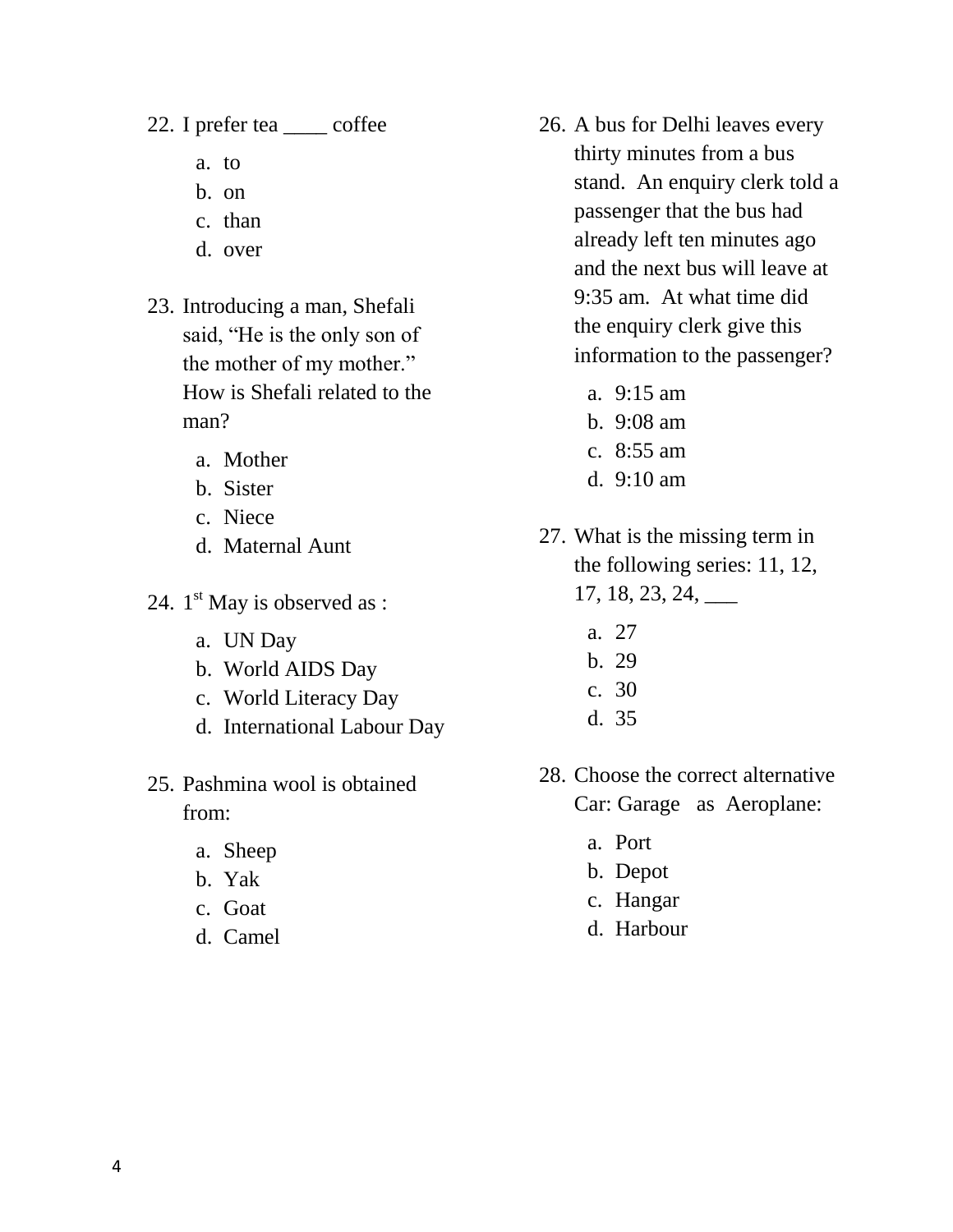- 29. Malik is fourteen from right end in a row of 40 boys. What is his position from the left end?
	- a. 27<sup>th</sup>
	- b.  $26^{th}$
	- c.  $25^{th}$
	- d.  $24^{th}$
- 30. What is the product of all the numbers in the dial of a telephone?
	- a. 362880
	- b. 388620
	- c. 366820
	- d. 0
- 31. Choose the correctly spelt word:
	- a. Exemple
	- b. Example
	- c. Exampel
	- d. Exampal
- 32. In a right angle triangle, one angle is 15°, the other angle can be
	- a. 15°
	- b. 75°
	- c. 115°
	- d. 65°
- 33. Find the right alternative in the given series: BEG, DGI, FIK, HKM,
	- a. JMO
	- b. KMO
	- c. JML
	- d. JNP
- 34. The personality not connected with 1857 mutiny is:
	- a. Tantia Tope
	- b. Lakshmibai
	- c. Subhas Chandra Bose
	- d. Mangal Pandey
- 35. Who is associated with "White Revolution"
	- a. M.S. Swaminathan
	- b. J.P. Narayan
	- c. V. Kurien
	- d. Baba Amte
- 36. Vitamin D deficient patient is recommended
	- a. Sun bath
	- b. Sauna bath
	- c. Cold and Hot water bath
	- d. Massage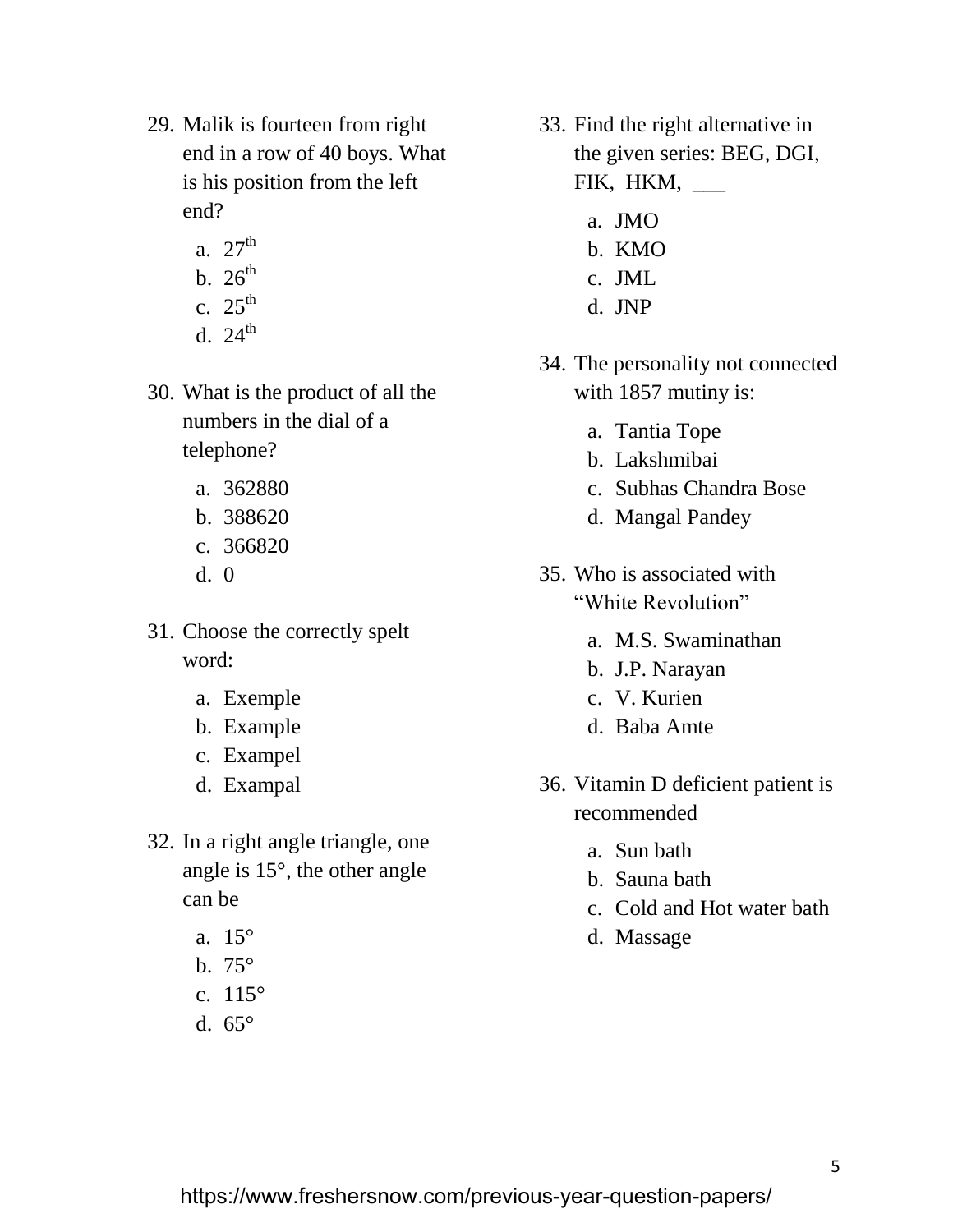- 37. Capital of Malaysia is :
	- a. Bangkok
	- b. Kuala Lumpur
	- c. Abu Dhabi
	- d. Doha
- 38. Who gave the slogan- "Swaraj is my birthright and I shall have it"
	- a. Bhagat Singh
	- b. Sukhdev
	- c. Bal Gangadhar Tilak
	- d. Raj Guru
- 39. Who composed the famous song "Sare Jahan se Achha"
	- a. Jaidev
	- b. Mohammad Iqbal
	- c. Bankim Chandra Chatterjee
	- d. Rabindranath Tagore
- 40. Bhajan Sopori is associated with:
	- a. Flute
	- b. Shehnai
	- c. Santoor
	- d. Tabla
- 41. Find the missing term: ZA, YB, XC,\_\_\_\_, VE, UF
	- a. WD
	- b. DW
	- c. UW
	- d. WU
- 42. The most appropriate collective noun is :  $A$  \_\_\_\_\_\_\_\_ of cattle
	- a. Herd
	- b. Pack
	- c. Swarm
	- d. Flock
- 43. In which year was the Quit India Movement launched?
	- a. 1939
	- b. 1940
	- c. 1942
	- d. 1946
- 44. Lok Sabha is also called:
	- a. Council of States
	- b. Upper House
	- c. Lower House
	- d. None of the above
- 45. Value of tan 45<sup>°</sup> is
	- a. 0
	- b. infinity
	- c. 1
	- d.  $\sqrt{3}/2$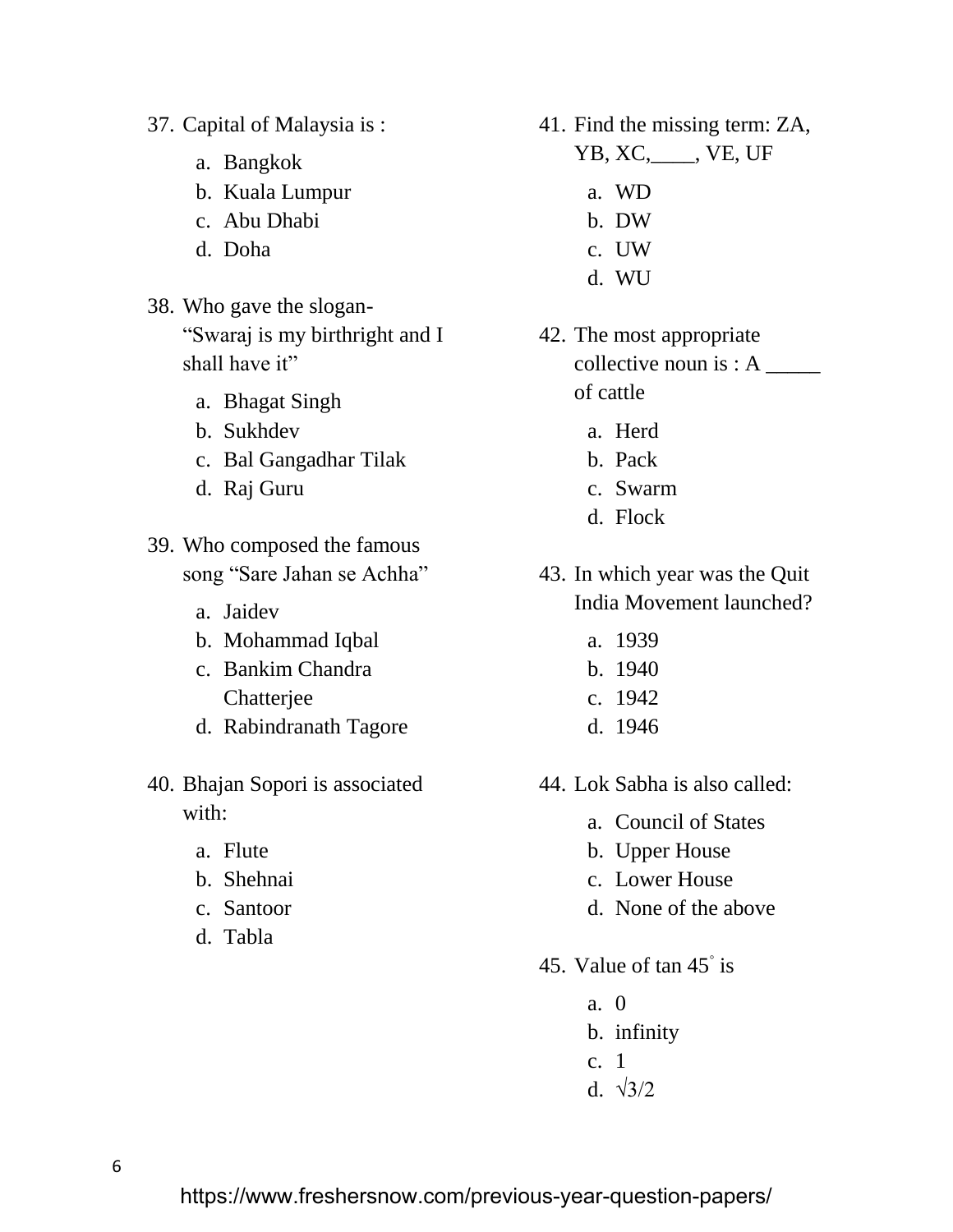46. A dice is thrown once.

Probability of getting an even number is:

- a. 1/2
- b. 1/3
- c. 1/4
- d. 1/6
- 47. A circle is drawn inside a square having side as 'a' touching all the four sides of the square. Area of that circle will be
	- a.  $\pi a^2$ b.  $\pi a^2/2$ c.  $\pi a^2/4$ d.  $4 \pi a^2$
- 48. Chemical formula for water is:
	- a. HO b.  $H_2O$
	- c.  $H_3O$
	- d.  $H_2O_2$
- 49. Find what will be the simple interest on the Principal Amount of Rs. 1000/- for 10 months at interest rate of 6% per annum
	- a. Rs. 60/-
	- b. Rs. 30/-
	- c. Rs. 50/-
	- d. Rs. 10/-
- 50. Who was the first woman President of Indian National Congress?
	- a. Sarojini Naidu
	- b. Annie Besant
	- c. Sucheta Kriplani
	- d. Aruna Asaf Ali
- 51. The largest fresh water lake in J&K is
	- a. Wullar
	- b. Dal
	- c. Manasbal
	- d. Anchar
- 52. Rajatarangini, the famous chronology of Kashmir Kings was written by:
	- a. Parmanand
	- b. Kalhana
	- c. Zinda Kaul
	- d. Ghulam Ahmad Mahjoor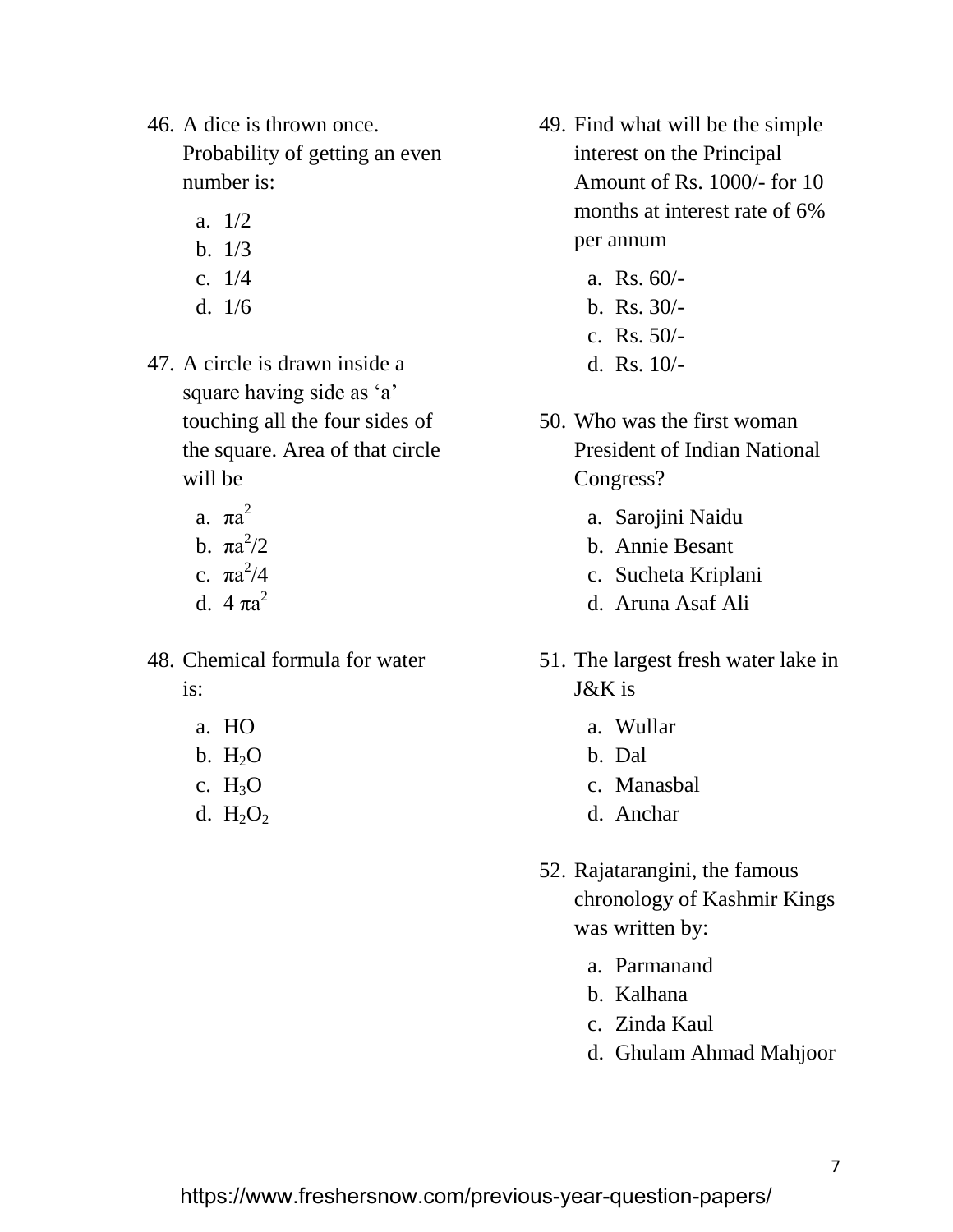- 53. FDI refers to:
	- a. Fixed Deposit Interest
	- b. Fixed Deposit Investment
	- c. Future Derivative Investment
	- d. Foreign Direct Investment
- 54. The boss said, "I shall look the matter"
	- a. at
	- b. about
	- c. in
	- d. into
- 55. Who is known as the Supreme Commander of the Indian Armed Forces?
	- a. President of India
	- b. Prime Minister of India
	- c. Defence Minister of India
	- d. Chief of the Army Staff of Indian Army
- 56. The force involved in falling of an apple from a tree is:
	- a. Magnetic Force
	- b. Gravitational Force
	- c. Contact Force
	- d. Electrostatic Force
- 57. Which one of the following is a natural fibre
	- a. Jute
	- b. Nylon
	- c. Acrylic
	- d. Polyester
- 58. Which of the following won the "Orange Cap" for most runs in IPL 8?
	- a. AB de Villers
	- b. David Warner
	- c. Virat Kohli
	- d. Chris Gayle
- 59. If + means  $\div$ ,  $\div$  means , means  $x$ ,  $x$  means  $+$ , then  $12+6-3-2x8=$ 
	- a. -2
	- b. 2
	- c. 8
	- d. 4
- 60. How many Revenue districts are there in the State of J&K?
	- a. 14
	- b. 22
	- c. 24
	- d. 30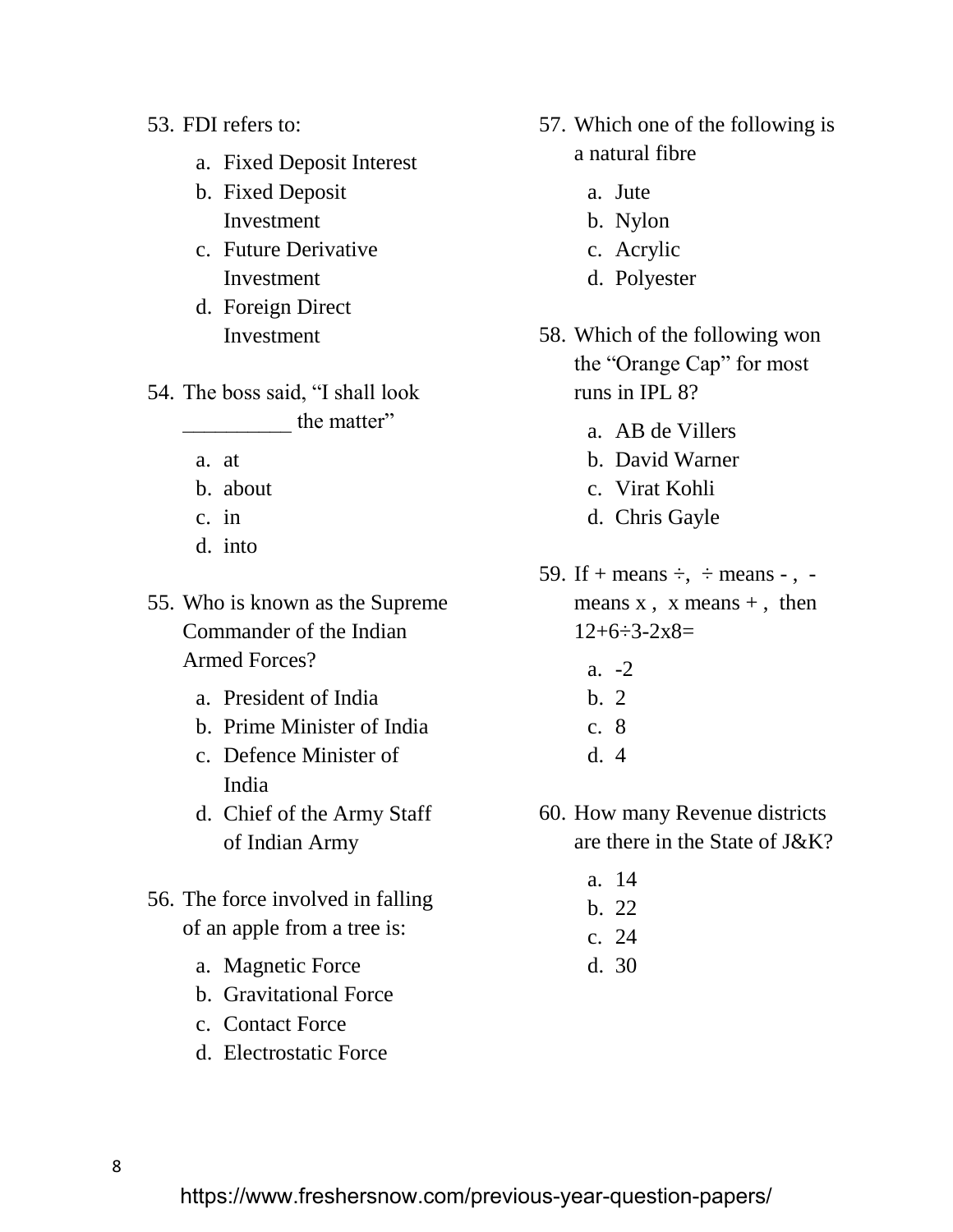- 61. A train of 500 meters of length is moving at a speed of 90 kms/ hr. How much time will it take to cross an electric pole located by the side of the railway track.
	- a. 10 seconds
	- b. 20 seconds
	- c. 30 seconds
	- d. 40 seconds
- 62. Which game is Saina Nehwal associated with:
	- a. Tennis
	- b. Golf
	- c. Boxing
	- d. Badminton
- 63. Choose the word **nearest** in meaning to the italicized part: Grandmother has been getting *feeble* of late
	- a. tall
	- b. weak
	- c. strong
	- d. small
- 64. Which of the following latitudes passes through India:
	- a. Equator
	- b. Tropic of Cancer
	- c. Tropic of Capricorn
	- d. Arctic Circle
- 65. What type of mirror is used by motorists to see road behind them?
	- a. Convex
	- b. Concave
	- c. Plain
	- d. Concavo-Convex
- 66. If  $x^2+x-12=0$ , values of x will be:
	- a. -3, 4
	- b. 3, -4
	- c. -3, -4
	- d. 3, 4
- 67. Find the missing number: 25, 49, 81,\_\_\_, 169, 225
	- a. 100
	- b. 121
	- c. 144
	- d. None of the above
- 68. Which of the following is a rational number:
	- a  $\sqrt{2}$
	- b.  $\sqrt{3}$
	- c. √4
	- d. √5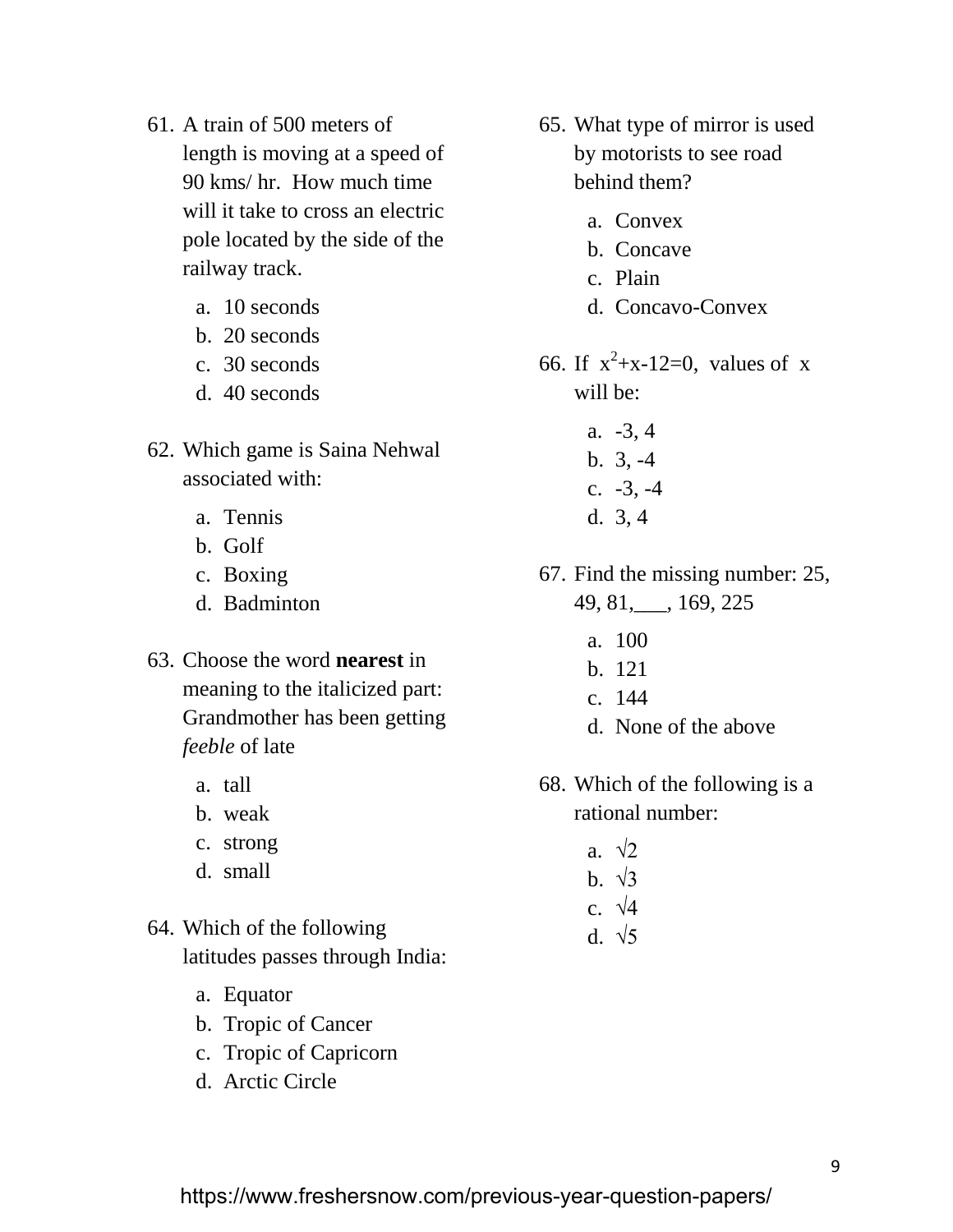- 69. The tenure of a member of Rajya Sabha is:
	- a. 3 years
	- b. 4 years
	- c. 5 years
	- d. 6 years
- 70. "Azad Hind Fauj" is associated with which of the following?
	- a. Jawaharlal Nehru
	- b. Chandrasekhar Azad
	- c. Bhagat Singh
	- d. Subhash Chandra Bose
- 71. Which is the capital of Arunachal Pradesh?
	- a. Dispur
	- b. Gangtok
	- c. Itanagar
	- d. Agartala
- 72. Who is the Chief Justice of the Supreme Court of India?
	- a. Justice Tirath Singh Thakur
	- b. Justice H.L. Dattu
	- c. Justice Dipak Misra
	- d. Justice Faqir Mohamed Ibrahim Kalifulla
- 73. In which country is the famous Wimbledon Tennis Championship played:
	- a. England
	- b. France
	- c. Germany
	- d. USA
- 74. Who amongst the following was called as "Frontier Gandhi"?
	- a. Lala Lajpat Rai
	- b. Mohd Ali Jinnah
	- c. Khudiram Bose
	- d. Khan Abdul Gaffar Khan
- 75. Lack of \_\_\_\_\_\_\_\_\_\_ causes **Diabetes** 
	- a. Sugar
	- b. Insulin
	- c. Calcium
	- d. Vitamins
- 76. Choose the word which is **opposite** in meaning to the italicized word: His book has a short but useful *introduction*
	- a. conclusion
	- b. end
	- c. termination
	- d. deduction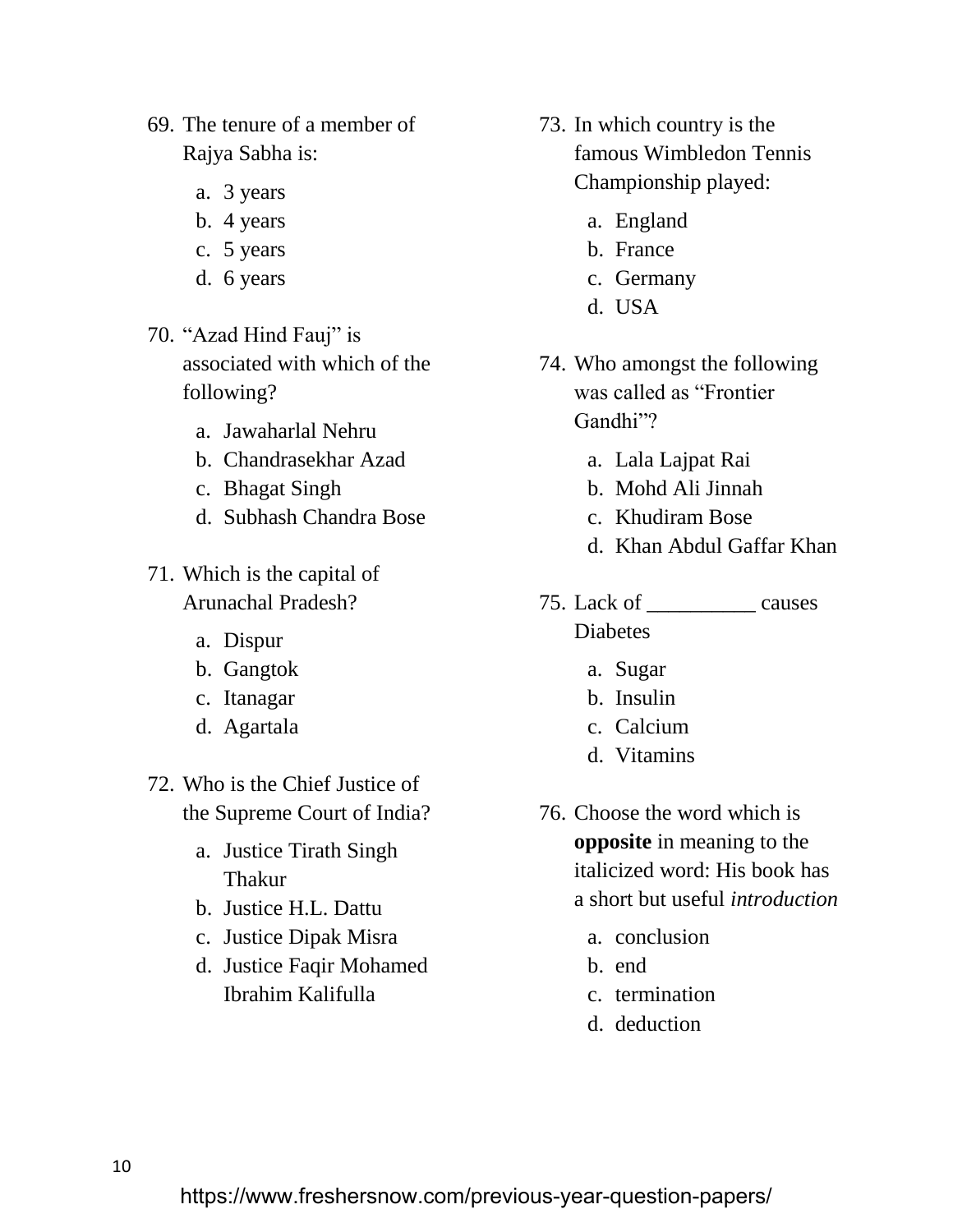- 77. Ankit started walking towards North. After walking 30 meters, he turned towards left and walked 40 meters. He then turned left and walked 30 meters. He again turned left and walked 50 meters. How far is he from his original position?
	- a. 50 meters
	- b. 40 meters
	- c. 30 meters
	- d. 10 meters
- 78. Which of the following is correct:
	- a.  $(a-b) (a+b)= a^2-b^2$ b.  $(a+b)^2 = a^2+b^2-2ab$ c.  $(a+b)^3 = a^3+b^3$ d.  $(a-b)^2 = a^2+b^2+2ab$
- 79. If you write down all the numbers from 1to 100, then how many times do you write 3?
	- a. 11
	- b. 18
	- c. 20
	- d. 21
- 80. What is the currency of Bangladesh called?
	- a. Dinar
	- b. Rial
	- c. Taka
	- d. Rupees
- 81. Which of the following is widely used as an anaesthetic?
	- a. Chloroform
	- b. Methane
	- c. Ammonia
	- d. Chlorine
- 82. Silk is obtained from cocoons and requires\_\_\_\_\_\_\_ trees.
	- a. Mulberry
	- b. Apple
	- c. Eucalyptus
	- d. Oak
- 83. India shares longest international boundary with which of the following country?
	- a. Bangladesh
	- b. China
	- c. Nepal
	- d. Bhutan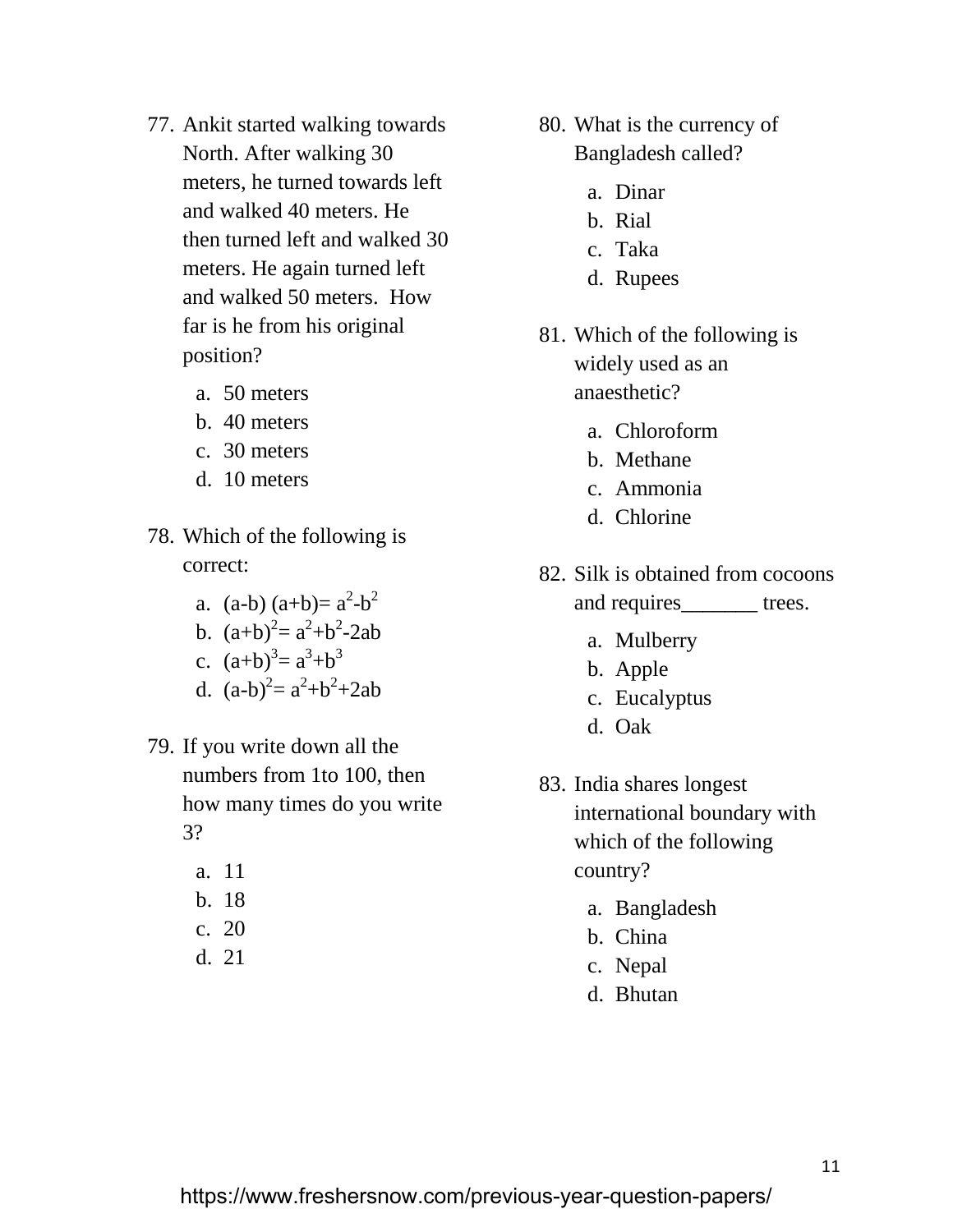- 84. Which British officer was responsible for the Jallianwala bagh massacre?
	- a. Maj Sleeman
	- b. General Dyer
	- c. Sir Arthur Wellesly
	- d. Col Manson
- 85. Loudness of sound is measured in
	- a. decibel (dB)
	- b. hertz (Hz)
	- c. metre (m)
	- d. metre/second (m/s)
- 86. Choose the word with the correct spelling
	- a. Vahicle
	- b. Vehicle
	- c. Vahical
	- d. Vehicel
- 87. Constant efforts to achieve something
	- a. Perseverance
	- b. Attempt
	- c. Enthusiasm
	- d. Vigour
- 88. Who is the Governor of Reserve Bank of India?
	- a. Raghuram Rajan
	- b. S.S. Mundra
	- c. Arun Jaitley
	- d. R. P. Watal
- 89. Which is the most appropriate article to complete the sentence: I want to become
	- \_\_\_\_ MLA
	- a. the
	- b. an
	- c. a
	- d. No article
- 90. And why did the police suspect you? It does not make any \_\_\_\_\_ to me
	- a. truth
	- b. reason
	- c. point
	- d. sense
- 91. River Nile flows in which country?
	- a. Peru
	- b. Egypt
	- c. Canada
	- d. Vietnam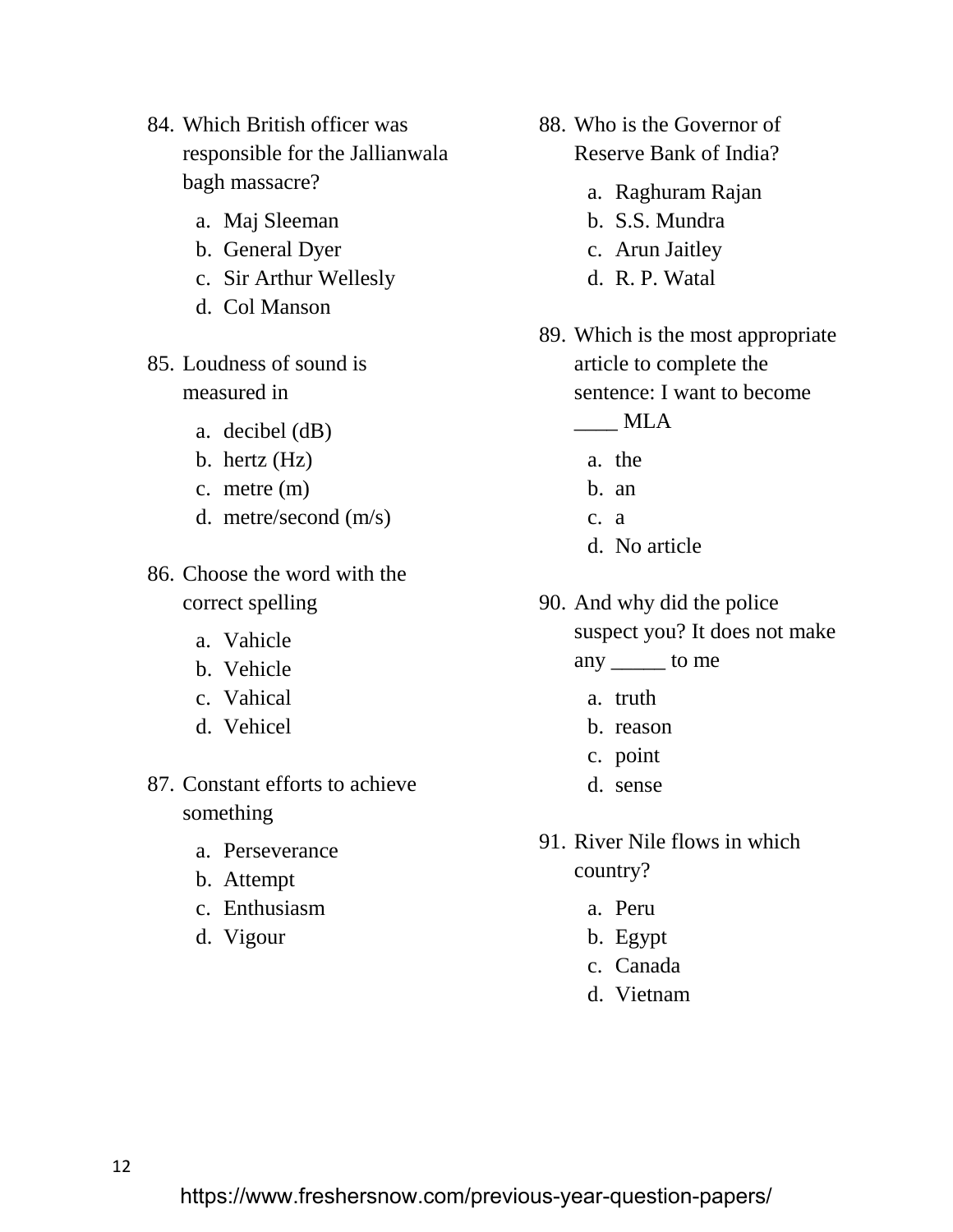- 92. Earthquakes are caused by:
	- a. Denudation
	- b. Earth"s Rotation
	- c. Movement of Tectonic Plates
	- d. Earth"s Revolution
- 93. India is a "Secular" state. It means that the Indian State
	- a. favours only selected religions
	- b. favours the religion of the majority community
	- c. favours the religion of the minority community
	- d. favours no particular religion
- 94. The chemical name of table salt is :
	- a. Potassium Chloride
	- b. Calcium Chloride
	- c. Sodium Chloride
	- d. Magnesium Sulphate
- 95. If in a certain code CAT is written as DBU then DOG will be written as:
	- a. EOH
	- b. DHP
	- c. EPH
	- d. HPE
- 96. Which of the following gases is primarily responsible for global warming:
	- a. Nitrogen
	- b. Noble gases
	- c. Sulphates
	- d. Carbon dioxide
- 97. Volume of a cylinder of base with radius 'r' and height 'h' is
	- a.  $1/3\pi r^2 h$
	- b.  $2/3 \pi r^2 h$
	- c.  $4/3 \pi r^2 h$
	- d.  $\pi r^2 h$
- 98. The minimum voting age in India is:
	- a. 16 years
	- b. 18 years
	- c. 21 years
	- d. 24 years
- 99. Today is Friday. The day after 63 days will be :
	- a. Friday
	- b. Thursday
	- c. Saturday
	- d. Monday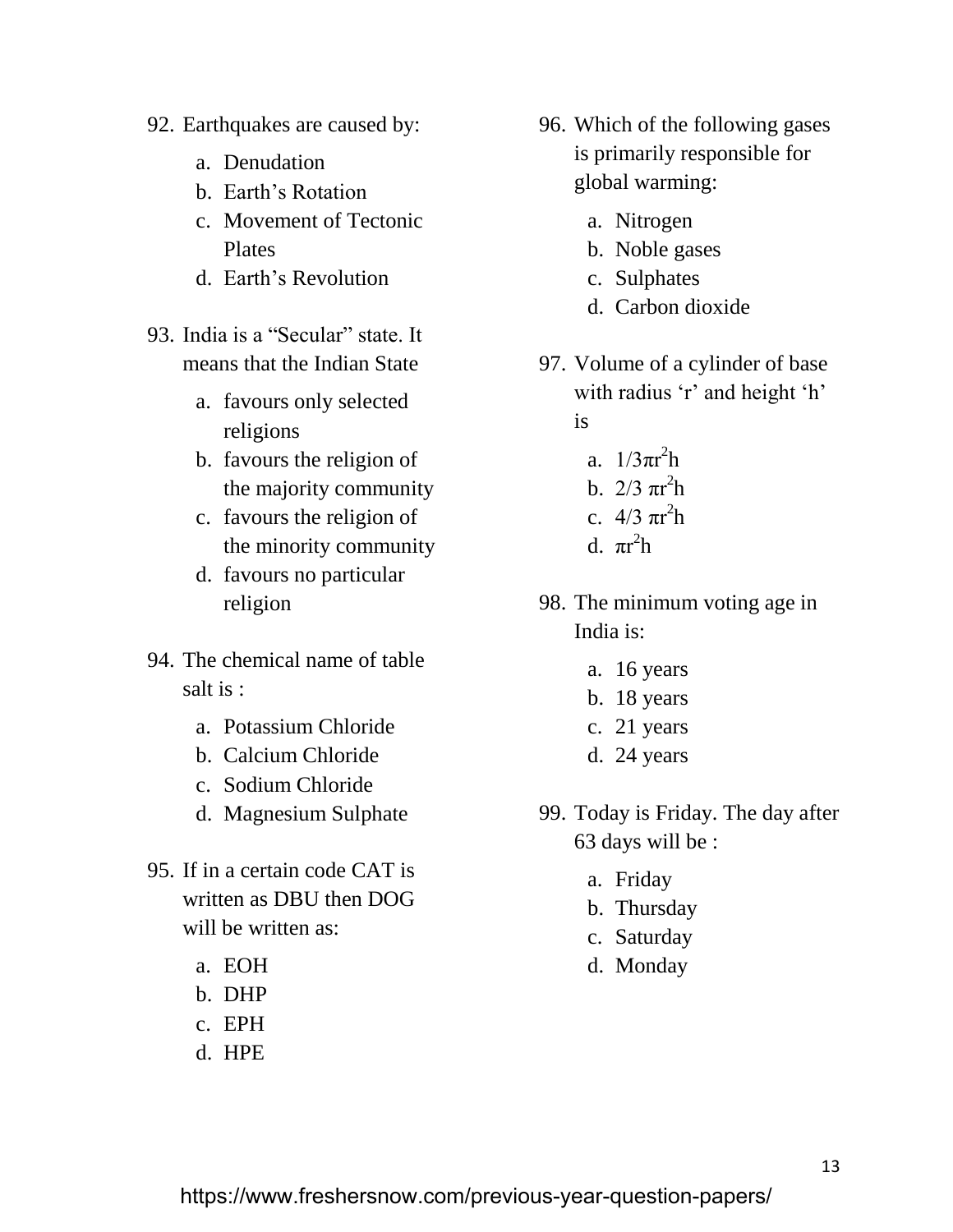100. A student got twice as many sums wrong as he got right. If he attempted 48 sums in all, how many did he solve correctly?

- a. 32
- b. 16
- c. 18
- d. 24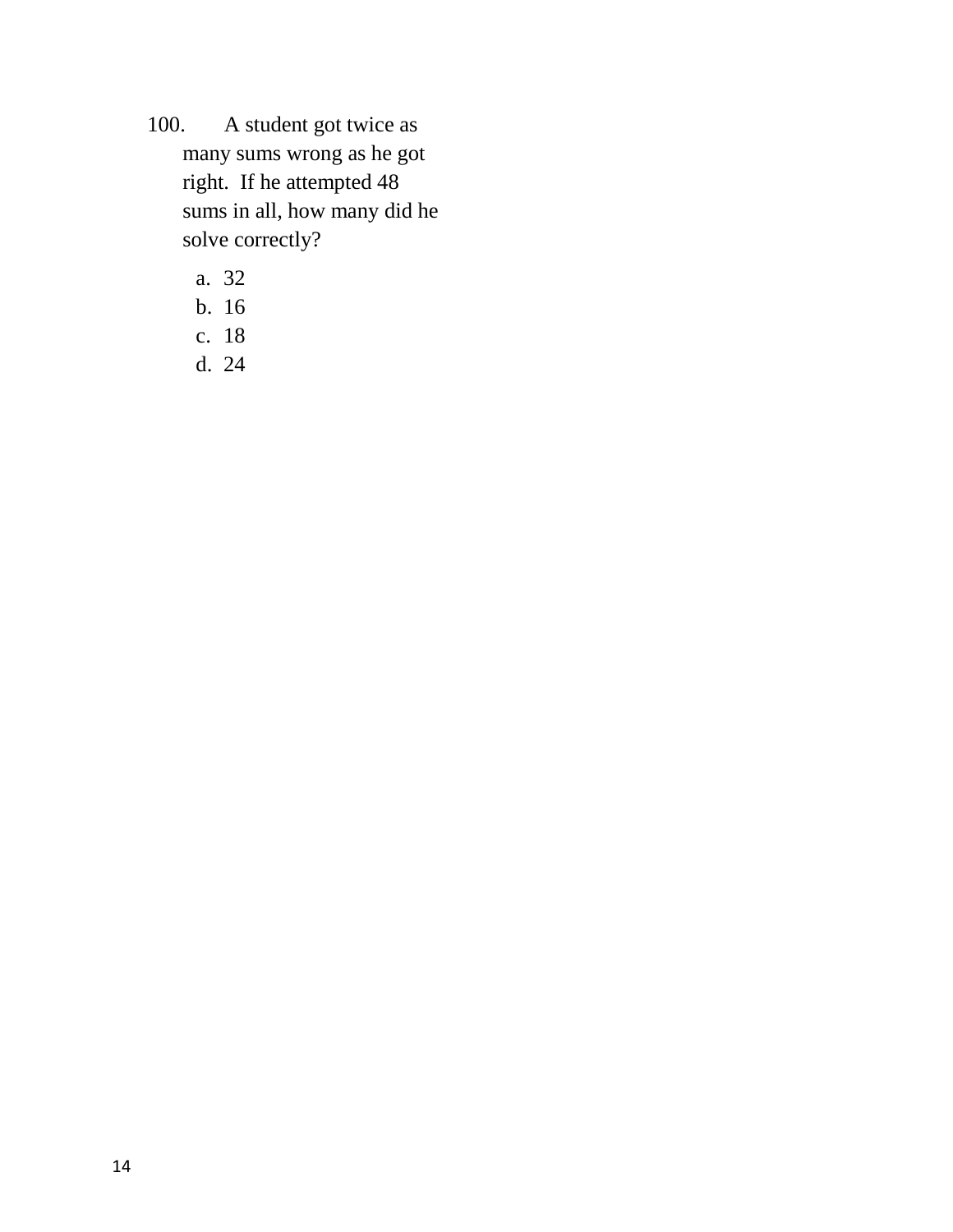Space for Rough Work